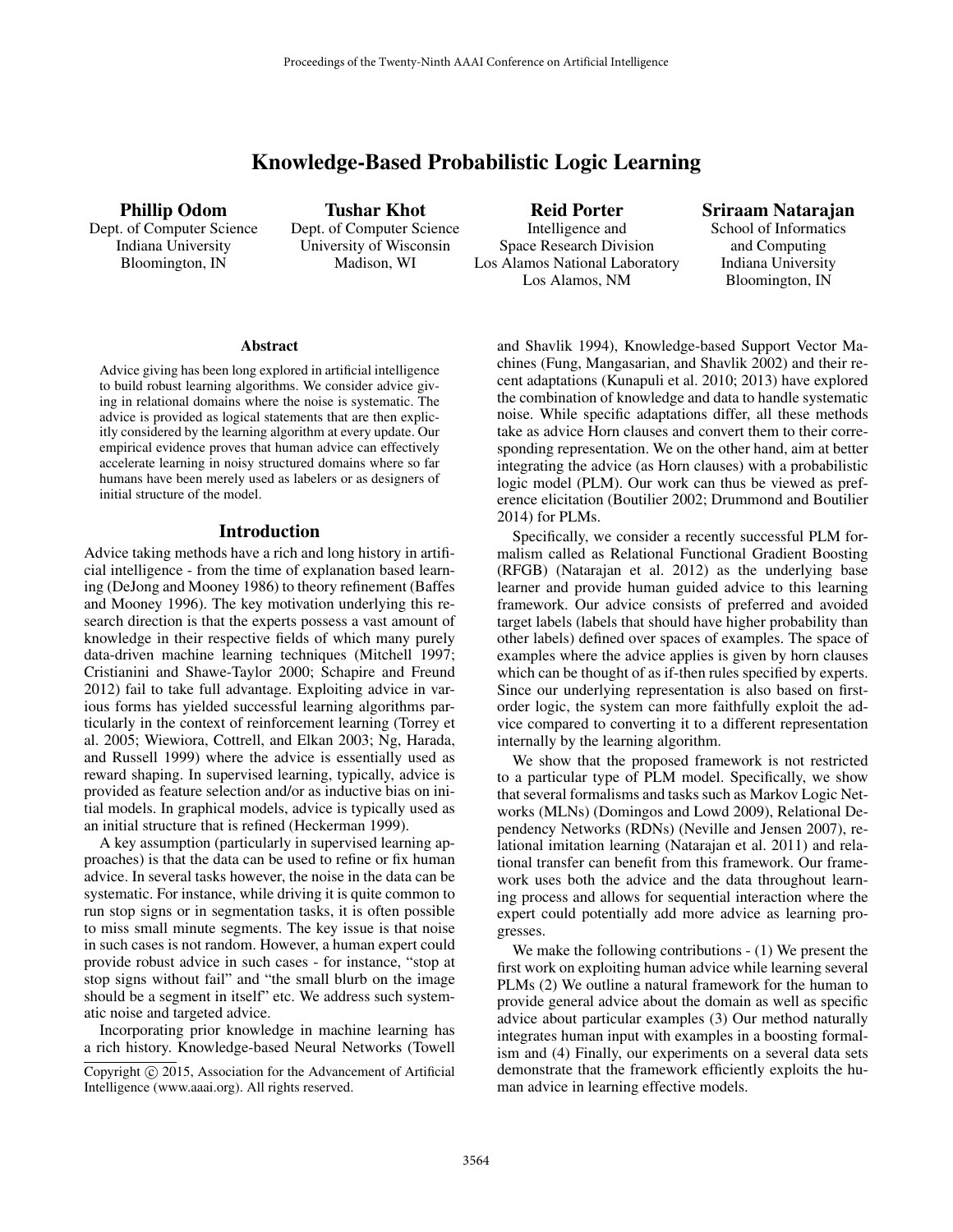## Background

## Relational Functional-Gradient Boosting

The standard gradient descent learning algorithm starts with initial parameters  $\theta_0$  and computes the gradient of the loglikelihood function ( $\Delta_1 = \frac{\partial}{\partial \theta} \log P(\mathbf{X}; \theta_0)$ ). Friedman (2001) proposed an alternate approach to perform gradient descent where the log-likelihood function is represented using a regression function  $\psi$  over the examples x and the gradients are performed with respect to  $\psi(x)$ .

Functional gradient descent starts with an initial function  $\psi_0$  and iteratively adds gradients  $\Delta_m$ . Each gradient term  $(\Delta_m)$  is a regression function over the training examples and the gradients at the  $m<sup>th</sup>$  iteration can be represented as  $\langle x_i, \Delta_m(x_i) \rangle$  where  $x_i \in$  training examples. Also rather than directly using  $\langle x_i, \Delta_m(x_i) \rangle$  as the gradient function, functional gradient boosting *generalizes* by fitting a regression function  $\hat{\psi}_m$  (generally regression trees) to the gradients  $\Delta_m$ . The final model  $\psi_m = \psi_0 + \hat{\psi}_1 + \cdots + \hat{\psi}_m$  is a sum over these regression trees.

This method been extended to various relational models for learning the structure (Natarajan et al. 2012; Karwath, Kersting, and Landwehr 2008; Kersting and Driessens 2008; Natarajan et al. 2011). The examples are ground atoms of the target predicate such as workedUnder $(x, y)$ . The  $\psi$  function is represented using relational regression trees (RRTs)(Blockeel 1999). Since these are relational models, the  $\psi$  function depends on all the ground atoms and not just the grounding of the target predicate. For example, the probability function used by Natarajan et al (2012) to learn the structure of RDNs was:  $P(x_i) = sigmoid(\psi(x_i; Pa(x_i)))$ where  $Pa(x_i)$  are all the relational/first-order logic facts that are used in the RRTs learned for  $x_i$ . They showed that the functional gradient of the likelihood for RDNs as

$$
\frac{\partial P(\mathbf{X} = \mathbf{x})}{\partial \psi(x_i)} = I(y_i = 1) - P(y_i = 1; x_i, Pa(x_i)) \quad (1)
$$

which is the difference between the true distribution  $(I$  is the indicator function) and the current predicted distribution. For positive examples, the gradient is always positive and pushes the  $\psi$  function value  $(\psi_0 + \Delta_1 + \cdots + \Delta_m)$  closer to  $\infty$ and the probability value closer to 1. Similarly the gradients for negative examples is negative and hence the  $\psi$  function is pushed closer to  $-\infty$  and probability closer to 0.

Advice-based Learning: Incorporating advice in propositional domains to improve the learning process has been explored in several directions (Kunapuli et al. 2013; 2010; Towell and Shavlik 1994). Commonly, in all these methods, a single piece of advice is defined over some set of the ground feature or example space. Traditionally advice in PLMs have not been expressive and mainly consisted of hand-coding the structure and possibly even the parameters of the model. Such techniques have been used in many problems including natural language processing (Riedel et al. 2009; Yoshikawa et al. 2009; Poon and Vanderwende 2010). While such techniques have been successful, the learning algorithm does not modify the structure of the model. As a result, they do not introduce potentially novel interactions based on the training data. A related method by Natarajan

et al.(2013) used learned models from a source domain as initial models in the target domain and boosted the gradients based on examples from target domain. But if the training data is sub-optimal, it is possible that the learning algorithm will refine the model away from the advice (which is precisely the goal in transfer learning as the target domain is different from the source domain). On the other hand, we seek to use the advice throughout the learning process and thereby handle noisy examples.

## Advice-Based Learning in Relational Problems

As mentioned earlier, learning in PLMs, which is similar to the propositional graphical models, has two components parameter learning and structure learning. Structure learning identifies the presence of a relationship between logical predicates while the parameters quantify the strength of these relationships. Most of the structure learning in literature use an initial model from the expert and uses the data to fix the mistakes in these models. As mentioned earlier, this essentially fixes the mistake in the advice and does not explicitly model the systematic errors in the training instances. We now present a model that effectively exploits user advice to fix the systematic noise. To this effect, we adapt the functional boosting approach with a modified objective function that trades off between the effect of advice and the examples. We first present our definition of the user advice before outlining the objective function and the modified algorithm.

#### Relational Advice

A natural question to ask is: what are the type and desiderata of good advice? We argue that this advice must be (1) generalized (as against targeting a specific example), (2) described using parameterized properties (as against example identifiers), (3) preferential (i.e., must avoid quantifying the importance of some of these properties as these numbers are hard to be elucidated by the expert) and (4) in the same representation as that of the learning algorithm. To this effect, we employ the use of first-order logic to capture the expert's knowledge as a set of preference rules on the space of labels/actions as a function of the attributes of the object or related objects. Formally, our advice is defined as,

Definition 1. *Relational advice set (RAS),* R *is specified as a set of relational advice rules (RAR),*  $r_1, r_2, \ldots, r_A$ *. Each RAR,*  $r_a$  *is defined using the triple*  $\langle F, l+, l-\rangle$  *where* F *is the relational advice constraint (RAC) clause specifying the subset of examples,* l+ *is the preferred label and* l− *is the avoided label.*

Definition 2. *A relational advice constraint (RAC),* F *is defined using a Horn clause*  $\wedge_i f_i(\mathbf{x_i}) \Rightarrow label(\mathbf{x_e})$ , where ∧ifi(xi) *specifies the conjunction of conditions under which the advice applies on the example arguments*  $\mathbf{x}_{e}$ *.* 

Example 1. *Consider the problem of predicting whether an actor has worked under a director on a movie. A potential advice would be that if an actor,* a *has acted in a movie which was directed by director,* d *then it is likely that* a *has worked under* d*. Suppose, the advice set R contains one rule,*  $r_1 = \langle F, l+, l-\rangle$ *. Here*  $F = actor(a) \wedge f$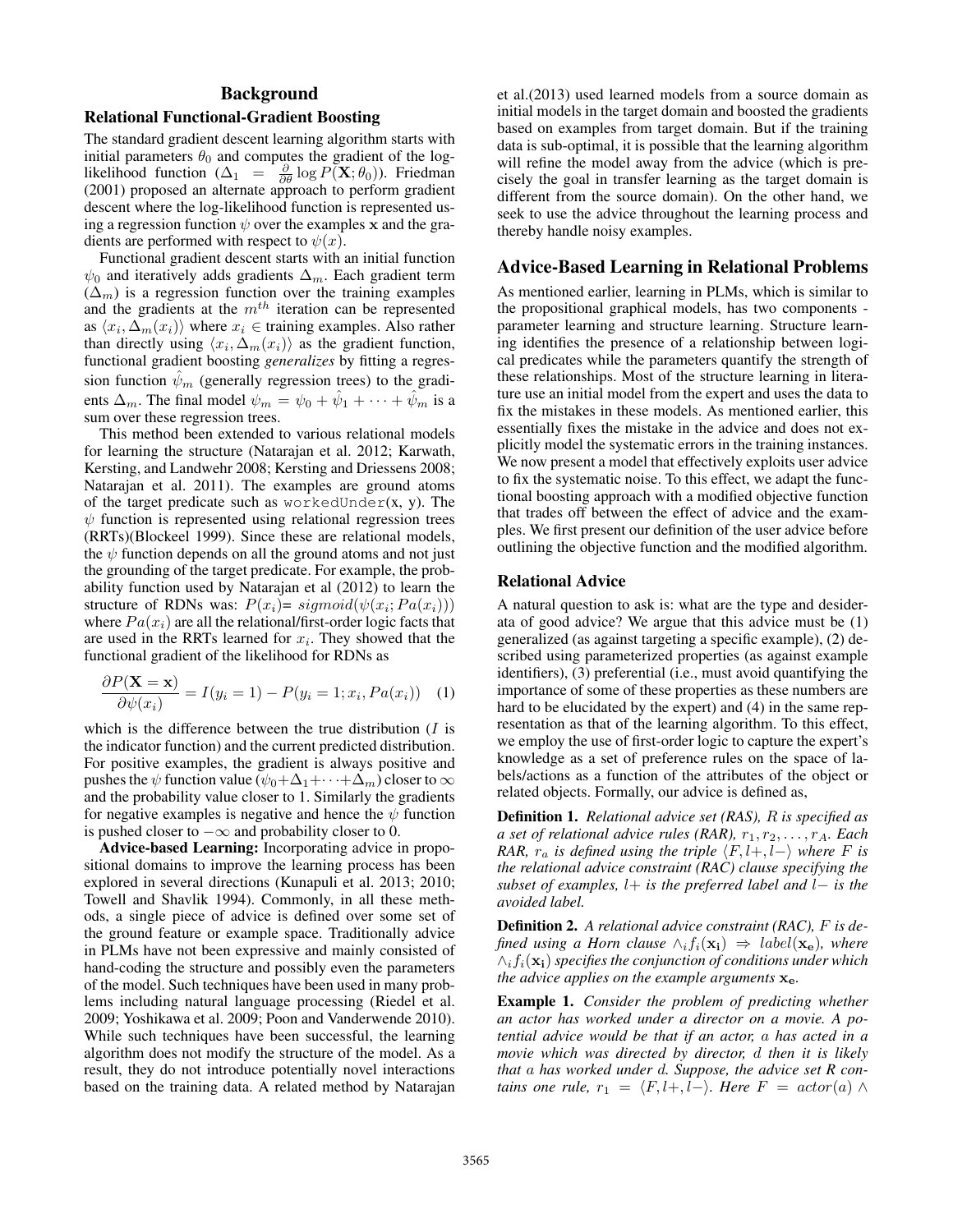

Figure 1: An advice model in the IMDB domain for predicting if an actor has worked under a director. Each node in the decision tree is a relational condition. The leaf nodes represent whether or not the advice will apply to examples that reach that leaf.

 $director(d) \wedge movie(m, a) \wedge movie(m, d) \Rightarrow label(a, d),$ l+ = workedUnder *and* l− = ¬workedUnder*.*

Given the label preferences, the goal is to learn a model that has higher probabilities for the preferred labels as compared to the avoided labels. Consider s to be the set of training examples for which the advice is applicable, i.e.,  $s =$  $\{s_i \mid B, F \vdash label(s_i)\}\$ , where B is the background knowledge and  $F$  is the advice constraint. The learned model should have a higher probability of the preferred target than the probability of the avoided target in the training examples, i.e.,  $\forall s_i \in \mathbf{s}, P(l + (s_i)) \geq P(l - (s_i)).$ 

Example 2. *For the example presented earlier, any actor* a *and director* d *that appear in the same movie,*  $P(wordUnder(a, d)) \geq P(\neg workedUnder(a, d)).$ 

Our advice can also handle sets of preferred and avoided labels by converting them into multiple advice rules for every pair of preferred and avoided labels. This is especially relevant when dealing with more than two labels. E.g., an expert might say that if the director is "Michael Bay", then the preferred genre of the movie is "action", i.e., if director("Michael Bay", movie) then  $\forall g \neq$  "action",  $P(\text{generic}, \text{``action''}) \geq P(\text{generic}, g)$ ). Also we are not limited to Horn clauses for specifying the advice constraints. We can also use RRTs (Blockeel 1999) to specify the regions of the example space where advice is applicable. Note that implementation of this is not difficult, since every path from root to leaf can be viewed as a Horn clause and thus a tree is a decision-list of Horn clauses.

Example 3. *Figure 1 shows the relational advice constraints as a relational tree for our earlier example. The advice is applicable on examples which reach the green node and not applicable for examples reaching the red node.*

#### Knowledge-based Objective Function

One simple way to use this type of advice is to define the advice as the first tree of the boosted model and subsequent models can be learned based on data. The key issue is that this method in the worst case, can undo the advice to better fit the (possibly noisy) training instances. As mentioned earlier, if the training examples are noisy, we do not want to fit only to the training examples but the advice rules as well. Hence, there is a necessity to faithfully and seamlessly integrate the advice into the learning model. We achieve this by

modifying the objective function and including a cost to account for explicitly considering the value the expert advice.

Inspired by prior work of Gimpel and Smith (2010), we introduce a cost function in the denominator of the loglikelihood function. While they employ the use of a regularization term for a log-linear model, we employ this as a penalty term for violating the advice provided by the expert. This modified log-likelihood (MLL) function using the functional representation is given as,

$$
MLL(\mathbf{x}, \mathbf{y}) = \sum_{x_i \in \mathbf{x}} \log \frac{\exp (\psi(x_i; y_i))}{\sum_{y'} \exp (\psi(x_i; y') + c(y_i, y', \psi))}
$$
(2)

Our cost function is used to penalize the model that does not fit to the advice. Since the cost function penalty depends only on the advice and the current model, and not on the example labels y and y'; we can redefine it as  $c(x_i, \psi)$ . We define the cost function as

$$
c(x_i, \psi) = -\lambda \times \psi(x_i) \times [n_t(x_i) - n_f(x_i)] \tag{3}
$$

We use  $n_t$  to indicate the number of advice rules that prefer the example to be true and  $n_f$  to be the number of rules that prefer it to be false. We use  $\lambda$  to scale the cost function and  $\psi(x_i)$  is the current value of the  $\psi$  function for the  $x_i$ .

Example 4. *In our movie domain, consider two advice rules*  $r_1 = \langle move(m, MichaelBay) \Rightarrow label(m),$ action, horror  $\rangle$  and  $r_2 = \langle$  movie $(m, WillArnett) \Rightarrow$  $label(m), comedy, action.$ 

*The Transformers movie has* Michael Bay *but doesn't have* Will Arnett*. Hence for the example action(Transformers), only the first rule applies where* action is the preferred label. So  $n_t = 1$  and  $n_f = 0$ *for action(Transformers), while*  $n_t = 0$  *and*  $n_f = 1$  *for horror(Transformers). Whereas, the new Teenage Mutant Ninja Turtles (TMNT) movie has both* Michael Bay *and* Will Arnett*. While both the rules apply on action(TMNT), action is the preferred label in one rule and avoided label in the other. Hence*  $n_t = 1$  *and*  $n_f = 1$  *for action(TMNT).* 

Intuitively when the example label is the preferred target in more advice rules than the avoided target,  $n_t - n_f$  is positive. Higher (positive) regression value, in this case, will result in a lower (negative) cost function. Since a high positive regression value corresponds to higher probability of example being true, the cost function is lower when the regression function aligns with the advice. On the other hand, if the regression value is negative, the cost is positive since the regression function doesn't align with the advice. Similarly, when  $n_t - n_f$  is negative, negative regression value will have a lower negative cost and positive regression value will have a positive cost.

#### Knowledge-based RFGB

We now use functional-gradient boosting to maximize our modified objective function (MLL). The cost function in Equation 2 can be replaced with Equation 3

$$
MLL(\mathbf{x}) = \sum_{i} \log \exp(\psi(x_i; y_i)) - \log \left( \sum_{y'} \exp(\psi(x_i; y')) \right)
$$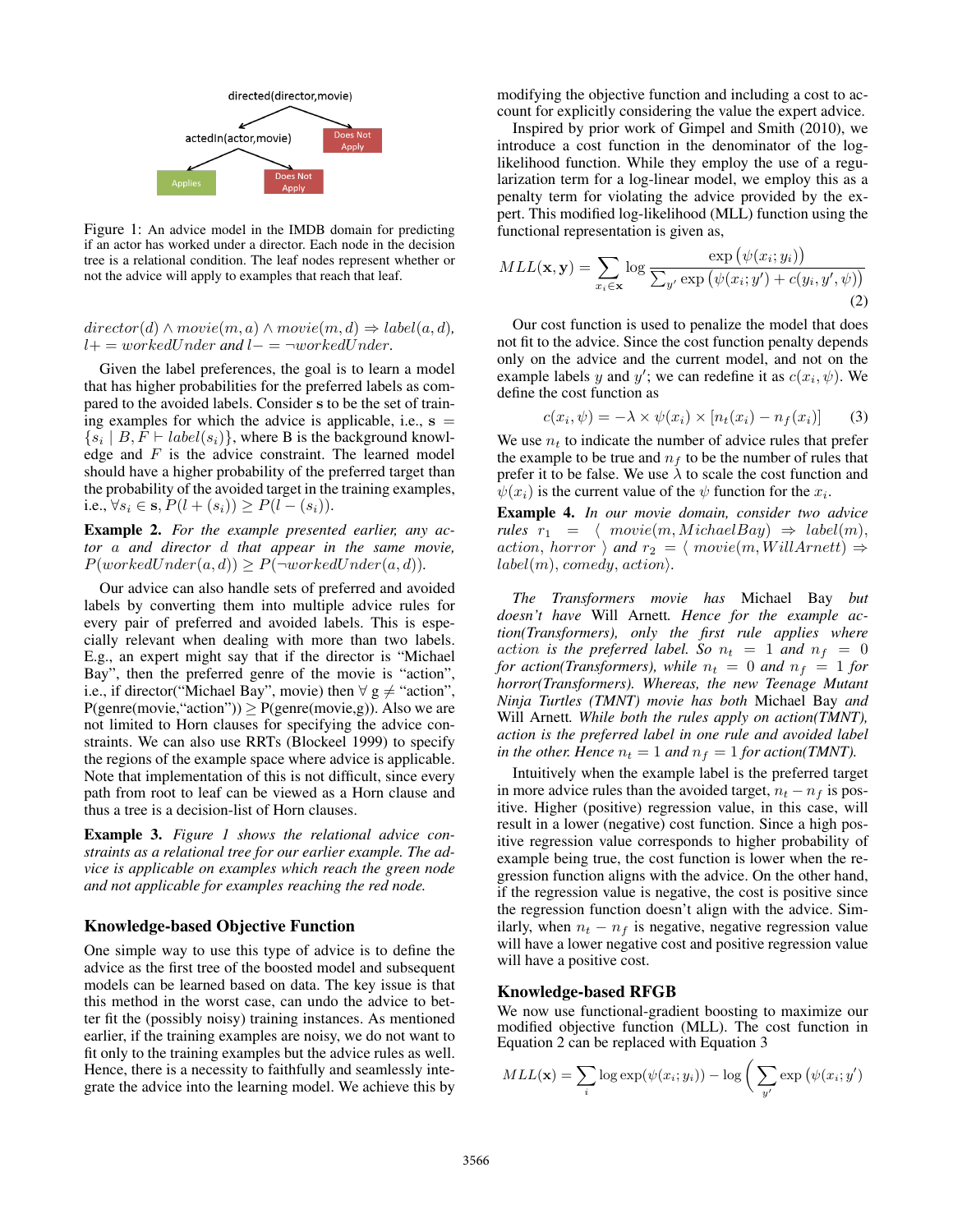$$
-\lambda \times \psi(x_i) \times [n_t(x_i) - n_f(x_i)])
$$
  
= 
$$
\sum_i \log \exp \psi(x_i; y_i) - \log \sum_{y'} \exp(\psi(x_i; y'))
$$
  
- 
$$
\log \exp(-\lambda \times \psi(x_i) \times [n_t(x_i) - n_f(x_i)])
$$
  
= 
$$
\sum_i \log P(y_i, x_i; \psi) + \lambda \cdot \psi(x_i) \cdot [n_t(x_i) - n_f(x_i)]
$$

Obtaining functional gradients of MLL,

$$
\frac{\partial MLL(\mathbf{x})}{\partial \psi(x_i; y_i)} = \frac{\partial}{\partial \psi(x_i; y_i)} \log P(y_i, x_i; \psi) \n+ \lambda \cdot \psi(x_i) \cdot [n_t(x_i) - n_f(x_i)] \n\Delta(x_i) = I(y_i = 1) - P(y_i = 1; \psi) \n+ \lambda \cdot [n_t(x_i) - n_f(x_i)]
$$

Intuitively when the example label is the preferred target in more advice models than the avoided target,  $n_t(x_i)$  –  $n_f(x_i)$  is set to be positive. This will result in pushing the gradient of these examples in the positive direction (towards +∞). Conversely when the example label should be avoided in more advice models,  $n_t(x_i) - n_f(x_i)$  is set to be negative which will result in pushing the gradient of this example in the negative direction (towards  $-\infty$ ). Examples where the advice does not apply or has equally contradictory advice,  $n_t(x_i) - n_f(x_i)$  is 0. Hence, our approach can also handle *conflicting advice for the same example*. We rewrite our gradients by setting  $\eta = \alpha$  and  $\lambda = (1 - \alpha)/\eta$  to get

$$
\eta \cdot \Delta(x_i) = \alpha \cdot (I(y_i = 1) - P(y_i = 1; \psi))
$$

$$
+ (1 - \alpha) \cdot [n_t(x_i) - n_f(x_i)]
$$

Our approach can now be understood as linearly tradingoff between the data and the advice as controlled by  $\alpha$ . The RRTs are learned stagewise as explained in the previous section and shown in figure 2. As shown in algorithm 1, the strength of our approach not only comes from the concise way that our method is able to handle advice, but also that this advice is used to improve the model throughout the learning process. Using the advice just as the initial model will result in the learning algorithm undoing the advice if the examples are noisy. This can also be seen in our empirical evaluation.

## Adaptations for Multiple Frameworks

Note that the objective function that we modified is a general one used in prior literature for relational domains. Thus we can use our knowledge-based RFGB for any model that uses RFGB. We show the adaptation of our work in two directions: (1) what can be learned and (2) what problems can be solved. To this effect, we show that we can learn the structure of both RDNs and MLNs. We also show that we can apply these models for relational policies and transfer learning. This can also be employed in other similar formalisms.

#### What can be learned?

RDN: Based on prior work for RDNs (Natarajan et al. 2012), we learn the structure of RDNs by learning a sequence of relational regression trees (RRT) for every predi-



Figure 2: Standard RFGB is shown inside the black square (advice penalty equal to 0 for all examples) where relation regression trees are learned in a stage-wise fashion. When provided expert advice, the gradients for each example for which the advice applies are pushed in the direction of the advice (positive if the advice corresponds to the probability of the target being higher and vice versa).

cate independently. We use the modified gradients to calculate the regression values for each ground example and use the modified regression examples to learn the RRTs.

MLN: Since MLNs make the conditional independence assumption only during learning, prior work (Khot et al. 2011) iteratively learned one tree for each predicate and used the previous trees for all the predicates for calculating the gradients. We also used the same approach with the modified gradients presented here.

#### What problems can be solved?

Relational policies: Imitation learning uses expert trajectories to directly learn a policy that best fits the expert trajectory. For relational domains, RFGB has been used to learn the relational policy by learning RRTs for every action (Natarajan et al. 2011). Since our trajectories can be noisy, we use advice to compute the modified gradients for every action to learn knowledge-based relational policy.

Transfer learning: Transfer learning can be viewed as learning from a source task that has systematic differences with the target task. Previous work used RFGB to learn a model for a target domain by using the model from the source domain as an initial model (Natarajan et al. 2013) and refining the model with target examples. We are able to learn only by using source examples. Expert advice can make source examples more applicable to target domain by focusing on key differences between source and target tasks.

#### Experiments

We present empirical analysis to study different questions: 1) how effective is advice for relational classification, 2) can we employ advice in sequential problems (specifically, imitation learning), 3) does our method leverage knowledge across domains (transfer learning), and 4) how does the advice help in standard domains for learning MLNs?.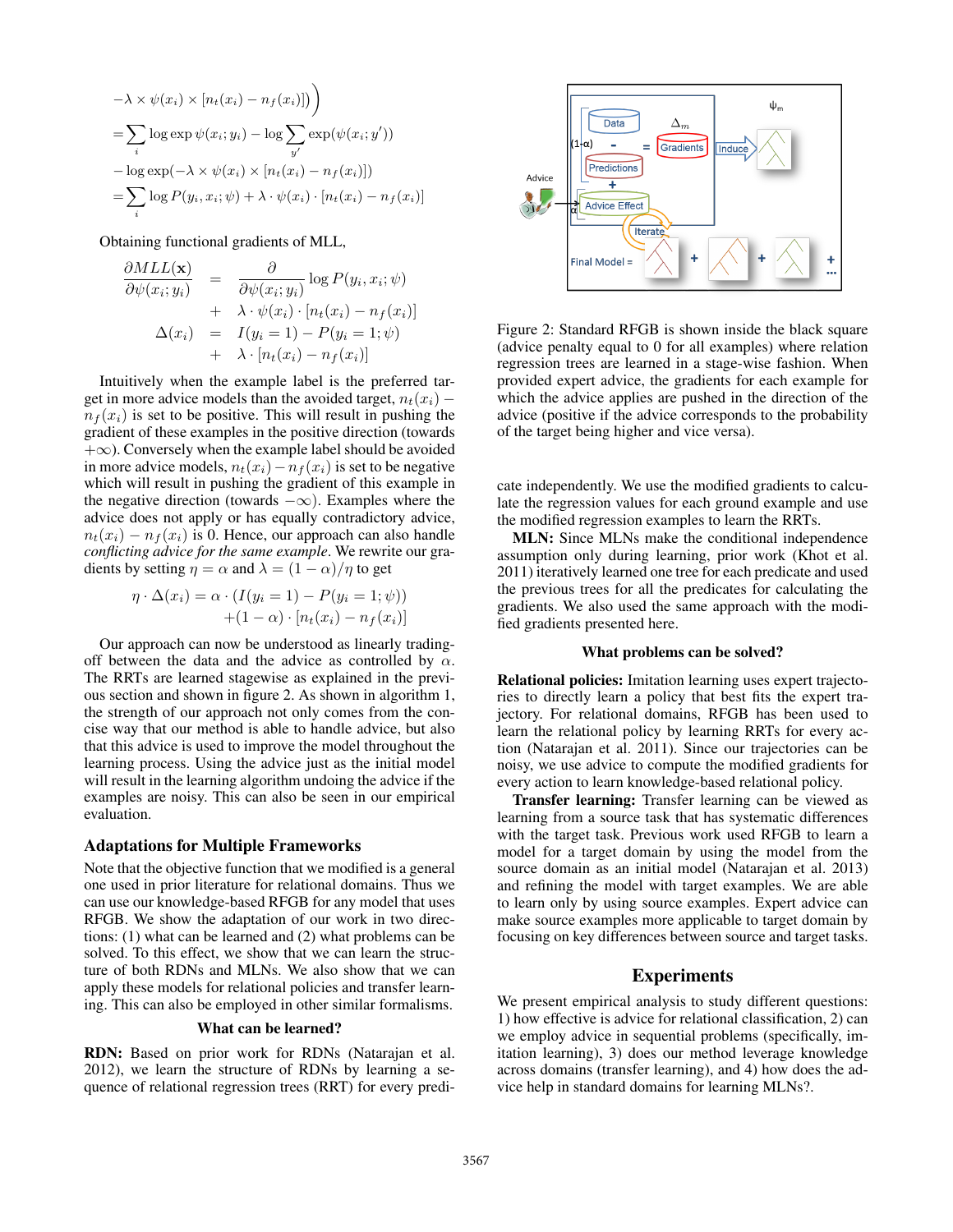Algorithm 1 ARFGB: Advice for Relational Function Gradient Boosting

function ADVICEBOOST(Data,Advice)  $\triangleright$  Iterate through the predicates for  $1 \leq k \leq K$  do  $\triangleright$  Iteration through the gradient steps for  $1 \leq m \leq M$  do  $S_k$  = GENEXAMPLES( $k, Data, F^k_{m-1}, Advice)$  $\Delta_m(k)$  = FITRELREGRESSTREE( $S_k, L$ )  $F_m^k = F_{m-1}^k + \Delta_m(k)$ end for  $\triangleright \psi^k$  is obtained by grounding  $F_M^k$  $P(Y_k = y_k | \mathbf{Pa}(X_k)) \propto \psi^k$ end for end function function GENEXAMPLES(k,Data,Advice)  $S=\emptyset$ for  $1 \leq i \leq N_k$  do  $\qquad \qquad \triangleright$  Iterate over all examples  $\triangleright$  Probability of the predicate being true Compute  $P(y_k^i|x_k^i, Pa(X_k^i))$ Compute  $C^i = n_t(x_i) - n_f(x_i)$  $\Delta(y_k^i, x_k^i, Advice) = (1 - \alpha)$  $[I(y_i = 1) - P(y_k^i = 1 | Pa(x_k^i))] + \alpha C^i$  $S = S \bigcup [(y_k^i, x_k^i, \Delta(y_k^i, x_k^i, Advice)]$ end for return S end function

We use two baseline approaches to compare against our method (called *Gradient* in the results). To evaluate the importance of advice for RFGB, we compare against RFGB without using any advice rules called *RFGB* in the results. Also, we compare our approach against using the advice as initial model for RFGB (called *Initial*) to demonstrate the effectiveness of our approach for incorporating advice. As the advice itself rarely specifies enough information to build a complete model, we show the relative influence of the advice in table 1, where we show the fraction of training examples to which the advice applies. Although our advice only covers a part of the example space, the key intuition is that there are several small yet important regions where good advice might be crucial, which we also show empirically. To compare the approaches, we use test-set accuracy averaged over multiple folds. We evaluate the results across three data sets. Figure 3 presents two of these experimental domains.



Figure 3: Domains: Drosophila (LEFT) - different grayscale values represent different segment classes, and Driving (RIGHT) the blue car is driving to avoid other cars on the highway.

Table 1: Domain and Advice Descriptions

| Domain                                                        |  |      | <b>IMDR</b> |
|---------------------------------------------------------------|--|------|-------------|
| Advice Coverage $\parallel$ 27.2 $\parallel$ 55.3 $\parallel$ |  | 38.0 |             |

## Relational Classification

We evaluate our approach on Relational Classification in an image labeling domain where the goal is to label the segmented regions of an image. We use the Drosophila dataset (Cardona et al. 2010), which has 20 stacks of microscopic images of fruit flies ventral nerve cord. The possible labels include extra-cellular region, intra-cellular region, mitochondria, and membrane. This domain is naturally relational as the different regions have spatial relationships, e.g. membrane surrounds the cell (intra and mitochondria) and the number of segments can vary across images. We assume that we are given a perfectly segmented image (each region corresponds to one and only one object). Our features include region properties including color, color variance, area, perimeter, circularity, number of neighbors as well as edge features (representing boundary between two regions) such as length, shape, area and color difference between regions.

We divide the dataset into 4 train and test sets, where each training set consists of 3 layers, while each test set consist of 2 layers that are 10 layers away from the training set. We introduced targeted noise in the membrane labels to emulate the natural mistakes in segmentation. Thus it is difficult to classify membrane regions in the noisy space. Our advice is then given on the noisy space to mimic a human expert.

In addition to relational models, we also compare against propositional models learned with a limited set of features (*Prop*) which do not have the spatial information or relational neighborhood information, while the relational (*Rel*) models have the full feature set. We compare models learned without advice to ones with advice with our method (*Gradient*) and our baseline method (*Initial*). All the boosting approaches learn five trees in this domain.

In table 2.LEFT, we show the overall accuracy over all the labels where the label distribution is heavily skewed towards membrane.

All advice methods are able to outperform those that did not have access to the advice. When comparing the advice models, our *Gradient* method is able to outperform the baseline *Initial* method. Even the *Gradient (Prop)* model which was learned from propositional feature space outperforms the *Initial (Rel)* method which had access to the neighborhood information too. Recall that this is due to the *Initial* method starting with the advice and then refining the model away from the advice, while our *Gradient* method enables refining the models towards the advice at each step. Our method *Gradient* is able to combine information from both the training data and the advice model; thus achieve performance gains from both.

#### Imitation Learning

We next consider Imitation Learning setting using a driving simulator extended from Judah et al (2014). The goal in this domain is to navigate on a 5-lane highway, changing lanes in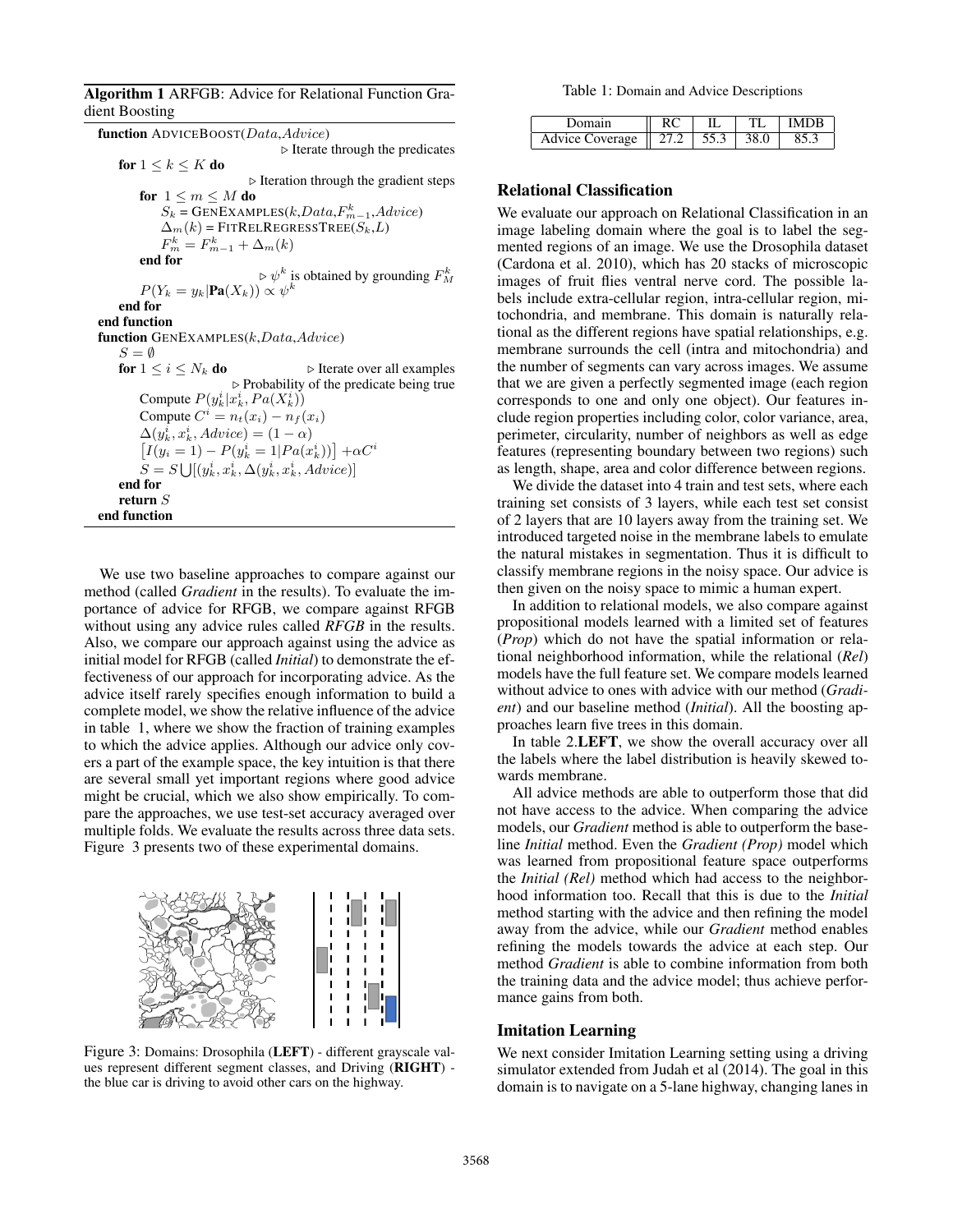| Model               | ACC.           |              |                | Model               | mit  | other | total          |
|---------------------|----------------|--------------|----------------|---------------------|------|-------|----------------|
| FGB (Prop)          | 68.6 $\pm 0.4$ | Model        | ACC.           | FGB (Prop)          | 73.0 | 92.1  | $92.0 \pm 0.9$ |
| RFGB (Rel)          | $69.3 \pm 0.5$ | <b>RFGB</b>  | $52.5 \pm 5.0$ | RFGB (Rel)          | 79.7 | 91.7  | $91.6 \pm 0.4$ |
| Adv-Initial (Prop)  | $68.8 \pm 0.6$ | Adv-Initial  | $52.2 + 5.9$   | Adv-Initial (Prop)  | 84.3 | 90.1  | $90.0 \pm 0.7$ |
| Adv-Initial (Rel)   | $91.6 \pm 0.4$ | Adv-Gradient | $96.0 \pm 0.4$ | Adv-Initial (Rel)   | 86.3 | 90.3  | $90.3 \pm 0.6$ |
| Adv-Gradient (Prop) | $97.0 \pm 0.5$ |              |                | Adv-Gradient (Prop) | 83.6 | 99.8  | 99.7 $\pm 0.2$ |
| Adv-Gradient (Rel)  | 99.1 $\pm 0.4$ |              |                | Adv-Gradient (Rel)  | 75.2 | 99.5  | 99.4 $\pm 0.1$ |

Table 2: Relational Classification - Drosophila (LEFT), Imitation Learning - Driving (CENTER), Transfer Learning - Drosophila (RIGHT)

order to avoid other cars that are traveling at various speeds. The driver may either stay in the current lane, or move to the right or left lane. This domain is naturally relational as the spatial information is crucial to making driving decisions and the number of cars changes across different scenarios. For example, if there is a car in front of an agent and a car to the right of the car in front, then moving into right lane might not be the correct action.

We learn from 10000 training examples (100 trajectories) of an expert acting in the domain but choosing a suboptimal action in certain states (like always driving in the left lane) and test on another 10000 (100 trajectories) examples of another expert driving correctly. This is averaged over 5 runs. In this domain, sample advice could be to drive in the rightmost lane when possible, even though human drivers often prefer to ride in the left lanes. In our experiments, the advice was to stay in the current lane unless there are cars ahead.

The results, table 2.CENTER, show that our method with advice is able to significantly outperform Natarajan et al (2011) which learns without advice. In this domain too, we successfully leverage data and advice to make a more accurate prediction.

## Transfer Learning

We next verify how our advice framework can assist in transfer learning in a relational domain. This could be especially useful if there is a related domain whose data points could be useful but the label space either has incorrect distribution or the space is simply different. Our advice can make the data in this form more applicable to the target domain, thus increasing the value of these examples for the target problem.

We use a version of the Drosophila dataset from the previous section. However, we assume that the source data has a limited label space. The source data is over whether a region is inside a cell or outside a cell. For our training data, we assume that intra-cellular and mitochondria regions are inside the cell, while extra-cellular and membrane regions are outside of the cell. However, the target problem is determining whether or not a region belongs to the mitochondria class. Notice that while the source data has a relationship with the target problem, it alone will not be sufficient to build a model for mitochondria detection as there are a significant number of other object inside a cell. Advice is used to identify interesting objects (mitochondria) in the cell.

The results (shown in table 2.RIGHT) show that the advice is able to filter out many of objects that are noninteresting (not mitochondria) and thus significantly improve the model. This is shown in the *Gradient* models im-

Table 3: Relational Classification - IMDB

| Model        | 5% Noise       | 10% Noise    | $\pm 25\%$ Noise |
|--------------|----------------|--------------|------------------|
| <b>RFGB</b>  | $55.5 + 9.3$   | $55.9 + 7.6$ | $57.6 + 9.0$     |
| Adv-Gradient | 84.5 $\pm 6.0$ | $81.0 + 2.3$ | $75.9 + 4.4$     |

proved accuracy on the non-interesting classes (other).

## IMDB

Finally, we also evaluate our advice framework in learning MLNs on a standard relational dataset, IMDB.

The IMDB dataset (Mihalkova and Mooney 2007) has information about movies, actors, and directors represented with five predicates: actor, director, genre, gender and workedUnder. We predict the workedUnder relationship between the people in this dataset. We performed five-fold cross-validation on this domain. We apply uniform noise (5%, 10%, 25%) to this dataset repeated five times for each fold and average the results. Unlike other domains, the IMDB dataset has a relatively large number of negative examples and hence even with 25% noisy positive examples, the impact on the negative examples is marginal. Hence, we also reduce the number of negative examples in all our approaches in this domain.

Table 3 shows the accuracy of our approaches on this domain for learning MLNs. Our approach (Gradient) outperforms learning without advice (RFGB), showing that our approch can be useful even when dealing with noisy examples and not just systematic noise.

## Trade-off Between Advice and Data

From our experiments across the domains for different  $\alpha$ values, we noticed that the learning method is robust to reasonable  $\alpha$  (0.25-0.75) values. While the optimal  $\alpha$  value may require parameter tuning, our experimental evidence suggests that as long as it is reasonably set, the system can benefit from good advice. Large  $\alpha$  pushes the model to trust the advice too much while low  $\alpha$  makes it ignore the advice.

## Conclusion and Future Work

We propose a novel method for allowing rich interaction between experts and PLMs. The main contribution of our approach is that it continuously leverages advice provided by domain experts while learning as against traditional methods that consider it as an initial model. We demonstrate empirically that our approach is effective when learning from noisy training examples and can still perform well when dealing